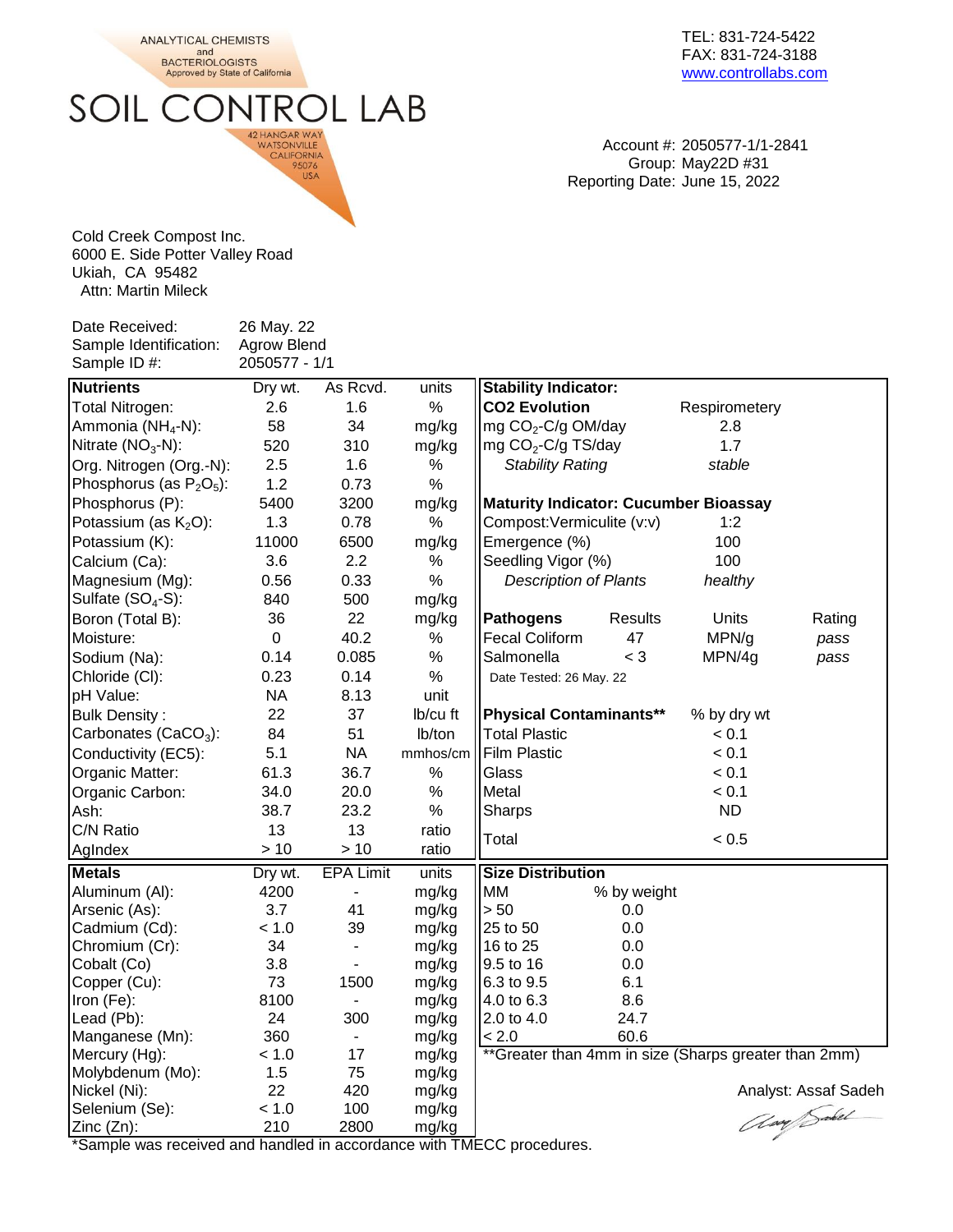Account No.: Count No.: Contract Account No.: 22 2050577 - 1/1 - 2841 Sample i.d. Group: Sample I.d. No. 1/1 2050577 May22D No. 31

# **INTERPRETATION:** Page one of three

# *Is Your Compost Stable?*

| <b>Respiration</b><br>Rate       |               |                                               |          |                            |
|----------------------------------|---------------|-----------------------------------------------|----------|----------------------------|
| $CO2-C/$<br>$2.8 \, \text{mg}$ ( | --+++++++++   |                                               |          |                            |
| OM/day                           | <b>Stable</b> | >  <moderately unstable=""> &lt;</moderately> | 'nstable | ا For Mulch<br>Hiah<br>>∣< |

# *Is Your Compost Mature?*

#### **0.11** Ratio  **Ammonia N ppm 58** mg/kg dry wt.  **Nitrate N ppm 520** mg/kg dry wt.  **Cucumber Emergence 100.0** percent  **AmmoniaN/NitrateN ratio** ++ +++++++++++++++++++++++++++++++++++++++++++++++++++++++++++++++++++++++++++++++ < Immature >  $|$  >  $|$ < Mature >  $|$ VeryMature>|< Mature >|< Immature ++++++ VeryMature>|< Mature >|< Immature ++++++++++++++++++++++++++++++++++++++++++++++++++++++++++++++++++++++++++++++++++++++++++++++++++++++++++++++++++++++++++++++++++++++++++++++++++++++++++++++++++++++++++++++++++++++++++++++++++++++++++++++++++++++++++++++++++++++++++++++++++++++++++++++++++++++++++++++++++++++++++++++++++++++++++++++++++++++++++++++++++++++++++++++++++++++++++++++++++++++++++++++++++++++++++++++++++++++++++++++++++++++++++ < Immature  $|$  and  $|$  and  $|$  and  $|$  and  $|$  and  $|$  and  $|$  and  $|$  and  $|$  and  $|$  and  $|$  and  $|$  and  $|$  and  $|$  and  $|$  and  $|$  and  $|$  and  $|$  and  $|$  and  $|$  and  $|$  and  $|$  and  $|$  and  $|$  and  $|$  and  $|$  and  $|$

# *Is Your Compost Safe Regarding Health?*

| <b>Fecal Coliform</b>                  |                                                                                |                                                  |  |  |
|----------------------------------------|--------------------------------------------------------------------------------|--------------------------------------------------|--|--|
| $\leq$ 1000 MPN/g dry wt. $\ $ +++++++ |                                                                                |                                                  |  |  |
|                                        | $\leq$ Safe                                                                    | >< High Fecal Coliform                           |  |  |
| Salmonella                             |                                                                                |                                                  |  |  |
| <b>Less than 3</b> /4g dry wt.         | +++++++                                                                        |                                                  |  |  |
|                                        | <safe<br>(none detected)</safe<br>                                             | $>\le$ High Salmonella Count( $>$ 3 per 4 grams) |  |  |
| <b>US EPA 503</b><br><b>Metals</b>     |                                                                                |                                                  |  |  |
| Pass<br>dry wt.                        | +++++++++                                                                      |                                                  |  |  |
|                                        | <all metals="" pass<="" th=""><th>&gt; &lt; One or more Metals Fail</th></all> | > < One or more Metals Fail                      |  |  |

## *Does Your Compost Provide Nutrients or Organic Matter?*

| Nutrients (N+P2O5+K2O)                           |                                                                                                         |  |  |
|--------------------------------------------------|---------------------------------------------------------------------------------------------------------|--|--|
| 5.2 Percent                                      |                                                                                                         |  |  |
| dry wt.                                          | $>\n<$ Average<br>>< High Nutrient Content<br><low< td=""></low<>                                       |  |  |
| AgIndex (Nutrients / Sodium and Chloride Salts)  | $((N+P2O5+K2O) / (Na + Cl))$                                                                            |  |  |
| 14 Ratio                                         |                                                                                                         |  |  |
|                                                  | >< Nutrient and Sodium and Chloride Provider<br>>< Nutrient Provider<br>Na & Cl                         |  |  |
| Plant Available Nitrogen (PAN)                   | Estimated release for first season                                                                      |  |  |
| 7 lbs/ton                                        | <b>--------------------------------</b>                                                                 |  |  |
| wet wt.                                          | Low Nitrogen Provider> <<br>Average Nitrogen Provider<br>> <high nitrogen="" provider<="" td=""></high> |  |  |
| <b>C/N Ratio</b>                                 |                                                                                                         |  |  |
| 13 Ratio                                         | ----------------------------                                                                            |  |  |
|                                                  | < Nitrogen Release > < N-Neutral > < N-Demand> < High Nitrogen Demand                                   |  |  |
| Soluble Available Nutrients & Salts (EC5 w/w dw) |                                                                                                         |  |  |
| 5.1 mmhos/cm                                     | <b>---------------------------------</b>                                                                |  |  |
| dry wt.                                          | ><br>l<br>l<br>l<br>l<br>l<br>l<br>l<br>l<br>l<br>l<br>l<br>l<br>l<br>l<br>l<br>l<br>l<br>l<br>         |  |  |
| <b>Lime Content (CaCO3)</b>                      |                                                                                                         |  |  |
| 84 Lbs/ton                                       |                                                                                                         |  |  |
| drv wt.                                          | $>\left <\right $ High Lime Content (as CaCO3)<br>Average<br>$<$ Low $>$ $<$                            |  |  |

### *What are the physical properties of your compost?*

| <b>Percent Ash</b>            |                                                                        |  |  |  |  |
|-------------------------------|------------------------------------------------------------------------|--|--|--|--|
| 38.7 Percent                  |                                                                        |  |  |  |  |
| dry wt.                       | <b>High Organic Matter</b><br>>< High Ash Content<br>Average           |  |  |  |  |
| Sieve Size % > 6.3 MM (0.25") |                                                                        |  |  |  |  |
| 6.1 Percent                   | .                                                                      |  |  |  |  |
| dry wt.                       | >< Size May Restrict Uses for Potting mix and Golf Courses<br>All Uses |  |  |  |  |

Agrow Blend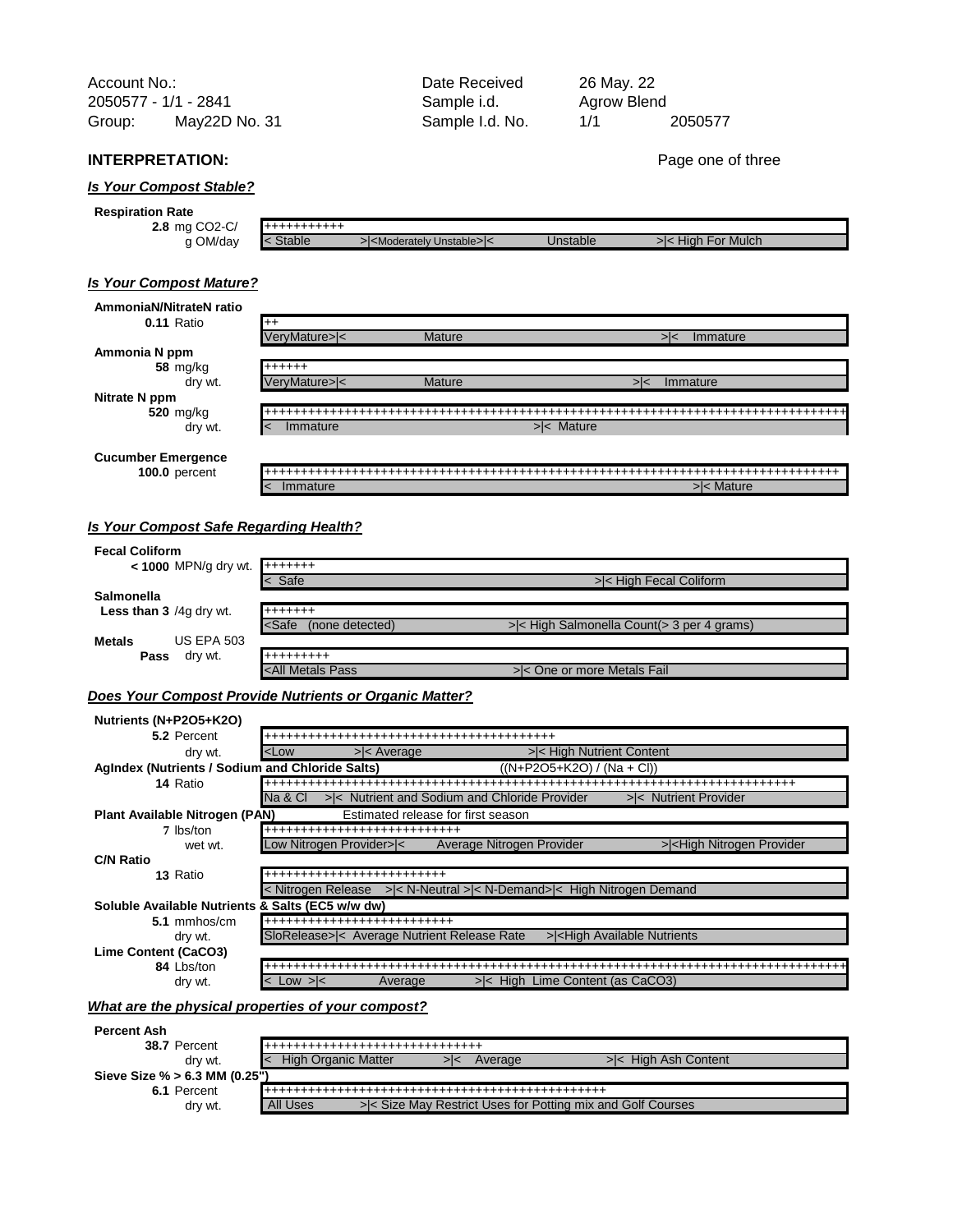Account No.: and Date Received 2050577 - 1/1 - 2841 Sample i.d. Group: Sample I.d. No. 1/1 2050577 May22D No. 31

# **INTERPRETATION: Page two of three**

*Is Your Compost Stable?* **Respiration Rate**

2.8 Low: Good for all uses mg CO2-C/g OM/day

The respiration rate is a measurement of the biodegradation rate of the organic matter in the sample (as received). The respiration rate is determined by measuring the rate at which CO2 is released under optimized moisture and temperature conditions.

#### *Is Your Compost Mature?*

| Ammonia N ppm |             |    |
|---------------|-------------|----|
| 58            | very mature | ir |
| Nitrate N ppm |             |    |
| 520           | mature      | a  |
|               |             |    |

**AmmoniaN:NitrateN ratio** Composting to stabilize carbon can occur at such a rapid rate that sometimes phytotoxins remain in 0.11 very mature the compost and must be neutralized before using in high concentrations or in high-end uses. This tep is called curing. Typically ammonia is in excess with the break-down of organic materials resulting n an increase in pH. This combination results in a loss of volatile ammonia (it smells). Once this toxic **Infrate I pama** been reduced and the pH drops, the microbes convert the ammonia to nitrates. A low mmonia + high nitrate score is indicative of a mature compost, however there are many exceptions. For example, a compost with a low pH (<7) will retain ammonia, while a compost with high lime content can lose ammonia before the organic fraction becomes stable. Composts must first be stable before curing indicators apply.

#### **Cucumber Bioassay**

100.0 Percent Cucumbers are chosen for this test because they are salt tolerant and very sensitive to ammonia

and organic acid toxicity. Therefore, we can germinate seeds in high concentrations of compost to measure phytotoxic effects without soluble salts being the limiting factor. Values above 80% for both percent emergence and vigor are indicative of a well-cured compost. Exceptions include very high salts that affect the cucumbers, excessive concentrations of nitrates and other nutrients that will be in range when formulated to make a growing media.

#### *Is Your Compost Safe Regarding Health?* **Fecal Coliform**

< 1000 / g dry wt. Fecal coliforms can survive in both aerobic and anaerobic conditions and is common in all initial compost piles. Most human pathogens occur from fecal matter and all fecal matter is loaded in fecal coliforms. Therefore fecal coliforms are used as an indicator to determine if the chosen method for pathogen reduction (heat for compost) has met the requirements of sufficient temperature, time and mixing. If the fecal coliforms are reduced to below 1000 per gram dry wt. it is assumed all others pathogens are eliminated. Potential problems are that fecal coliform can regrow during the curing phase or during shipping. This is because the conditions are now more favorable for growth than during the composting process.

**Salmonella Bacteria**<br>Less than 3 3 / 4g dry wt. Less than 3 3/4g dry wt. Salmonella is not only another indicator organism but also a toxic microbe. It has been used in the case of biosolids industry to determine adequate pathogen reduction.

### **Metals**

Pass The ten heavy metals listed in the EPA 503 regulations are chosen to determine if compost can be applied to ag land and handled without toxic effects. Most high concentrations of heavy metals are derived from woodwaste feedstock such as chrome-arsenic treated or lead painted demolition wood. Biosolids are rarely a problem.

#### *Does Your Compost Provide Nutrients or Organic Matter?*

### **Nutrients (N+P2O5+K2O)**

5.2 High nutrient content

This value is the sum of the primary nutrients Nitrogen, Phosphorus and Potassium. Reported units are consistent with those found on fertilizer formulations. A sum greater than 5 is indicative of a compost with high nutrient content, and best used to supply nutrients to a receiving soil. A sum below 2 indicates low nutrient content, and is best-used to improve soil structure via the addition of organic matter. Most compost falls between 2 and 5.

Agrow Blend 26 May. 22